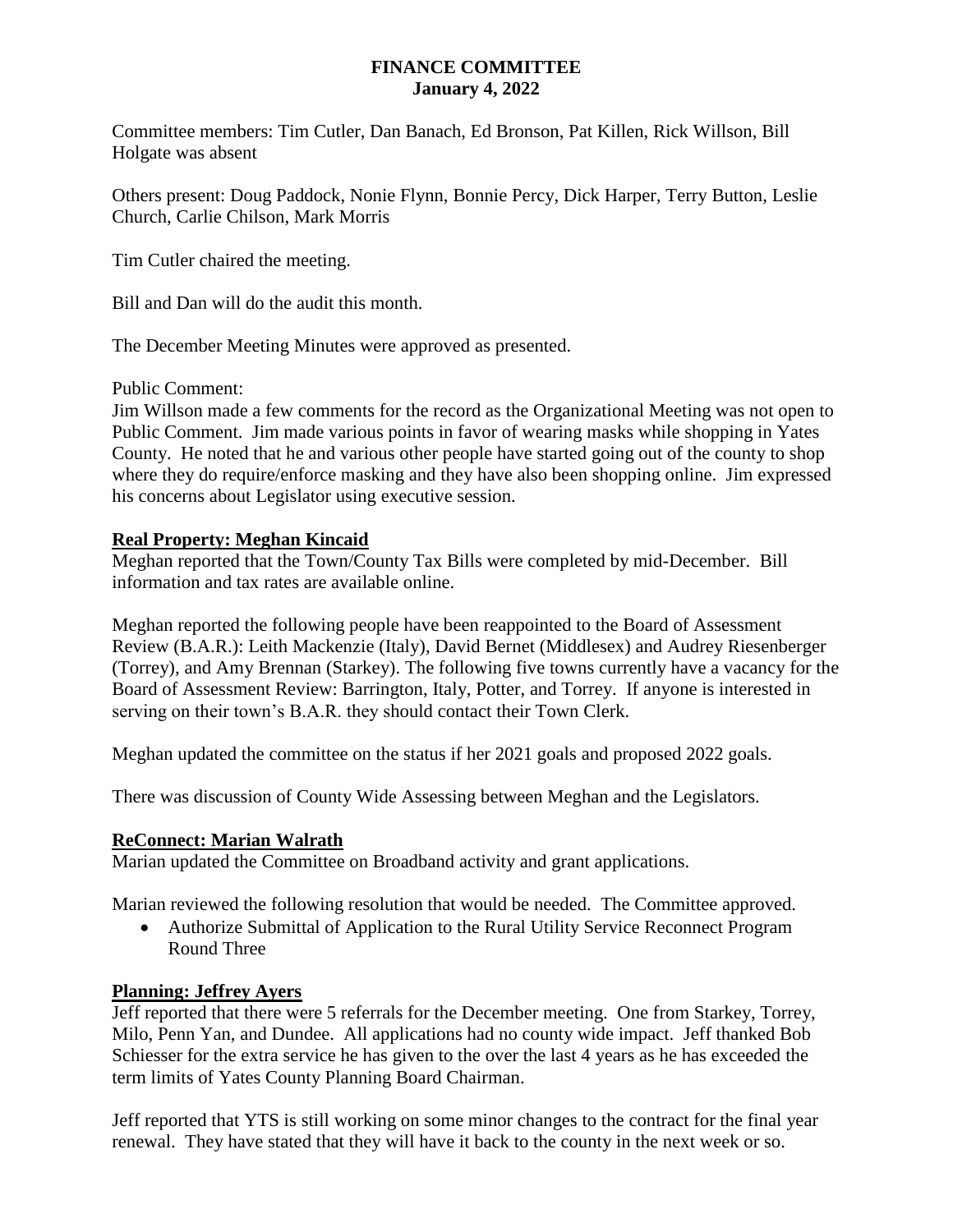Jeff reported that in regards to the GIS Portal, that Penn Yan has gone through 5 iterations. GeoCove reached out to the county on December 14 to assist in patching the county's Enterprise Servers against the logjam/log4shell security flaw. Jeff, along with Colby Peterson, is continuing to assist with the Ad-Hoc Redistricting/Reapportionment Committee.

Jeff reported that the Water Infrastructure Study has been approved by the state to release funds. All obligations under the NYS Department of State rules have been met.

Jeff reported that they have received 2 applications for the Natural and Recreational Resources Grant. The deadline for submitting these applications is January  $24<sup>th</sup>$  at 4 p.m. The grant total is \$57,000.

Jeff reported that they are working on helping the Windmill with their Broadband issues.

Jeff reported on various broadband updates.

### **Treasurer: Jessica Mullins, Deputy Treasurer**

Jessica reviewed the 2021 Appropriations, the Sales Tax Report, and the Occupancy Tax Report.

Jessica reported that they are currently down to 68 parcels with delinquent 2020 taxes. The cutoff date for owners to pay their 2020, 2019, and 2018 taxes is 1/31/22 and the foreclosure process will begin after 2/1/22. Pending any changes the suction on tax acquire parcels is the third week in June. Parcel owners will have the right to purchase back their parcel thirty days prior to the auction by paying all open taxes back, with an additional \$1,500.00.

Jessica reported that Drescher and Malecki will begin their preliminary work for 2021 in the Treasurer's office remotely the first week of February 2022. They will plan to come to the office during the month of February depending on their remote findings.

Jessica reviewed the following resolution that would be needed. The Committee approved.

• Appropriate Carryover (OEM) (4 of them)

Jessica presented her 2022 goals.

Nonie provided a quick overview of the differences between the Treasurer and the Director of Finance. The Treasurer's duties are primarily property tax enforcement and by state law they are the chief financial officer of the county. The Director of Finance's main responsibility is to manage the finances of the county: payroll, accounts payable, accounts receivable, and journal entries.

# **County Administrator – Nonie Flynn**

Nonie reported that the Proposed Audit Committee Meeting tentative date to meet with Drescher and Malecki, their auditing firm, is January 10 at 12:00 p.m. prior to our January Legislature meeting.

Nonie updated the committee on the Project Status Report for items related to Finance.

# **Airport: Dick Harper**

Dick reported that most equipment (cameras, recorder, etc.) for the surveillance system have been installed and some "punch list" items remain to be completed.